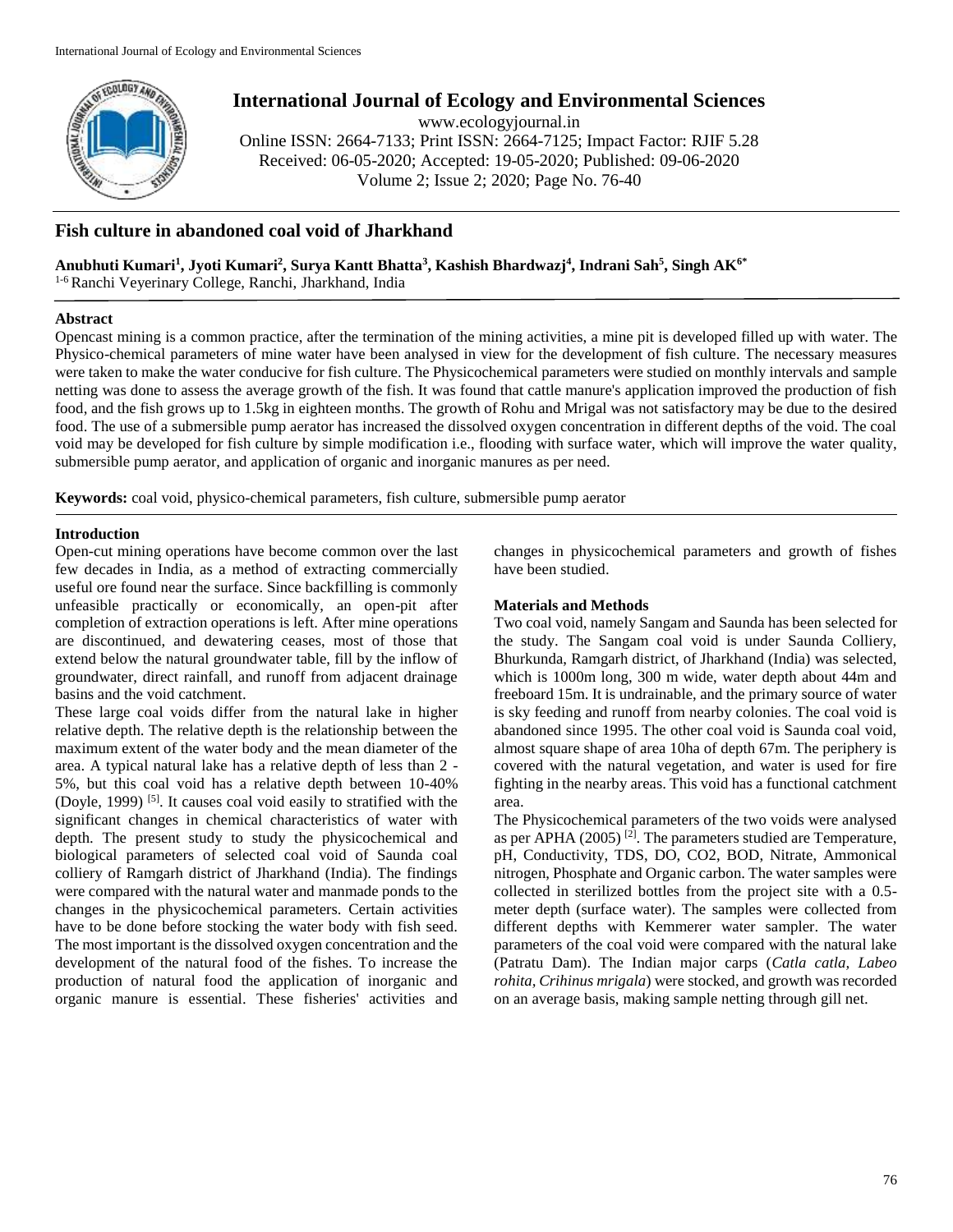

**Fig 1:** satellite view of project site

# **Results and Discussions**

The physicochemical parameters are important and influenced by natural and manmade activities. It also depends on the depth, surrounding area, and runoff from the catchment area.

#### **Temperature**

There was a temperature  $(^{0}C)$  difference in the coal void and Patratu Dam at different depths. In Saunda it was 21.6 -22.6, Sangam 21.6 - 26.4 and in Patratu 20-29<sup>0</sup>C. It has been reported that the temperature differences between the epilimnion and hypolimnion often reach  $7^0C$  (Sugunan 1995). The temperature variation was more in Patratu Dam in comparison to the coal voids.

#### **pH**

The pH ranged in coal void from  $6.8 - 8.8$ , which falls under the ideal range for fish culture (Boyd 1998)<sup>[3]</sup>.

#### **Conductivity and Total Dissolved solids**

Conductivity is dependent on water temperature and TDS (Chesapeake Bay Program, 2012)<sup>[4]</sup>. Water flow and water level changes also contribute to conductivity. Water temperature causes to fluctuate the conductivity; besides this, its direct effect to conductivity it also influences the water density (Fondriest 2014) [6] . which leads to stratification, the stratified water has different conductivity at different depth of water.

The Conductivity and Total Dissolved solids were more in coal voids. The conductivity ranges from 156 -1726 µmohs. The conductivity of the fish pond and natural reservoir was within the permissible limit of 164 µmohs, whereas in Sangam coal void, it was 1561 and 553 µmohs in Saunda. The conductivity was more in Sangam in comparison to Saunda. It may be due to wastewater coming from the nearby colony. The TDS in the pond and reservoir range 136 -139 mg/l, whereas in the coal void 468 – 1258 mg/l, which is more than the ideal range. The total dissolved solids are more in Sangam than Saunda. This may be due to poor flushing and runoff, high evaporation, low rainfall, small

groundwater inflows (Subba Rao, and Biswas 2011)<sup>[13]</sup>, and low organic matter in the bottom.

It is reported by the villagers that the fish meat is not very juicy from Sangam void as compared to Saunda,it may be due to total dissolved solids. Dissolved solids are important to aquatic life by keeping cell density balanced (Southard 2006)<sup>[12]</sup>. In low TDS water, water will flow into an organism's cells, causing them to swell. In water with a very high TDS concentration, cells will shrink. These changes can affect an organism's ability to move in a water column, causing it to float or sink beyond its normal range. The total dissolved solids and conductivity is high in Sangam, so naturally, the water from the cell will move outside; as a result, the cell will shrink.

### **Dissolved oxygen**

Dissolved oxygen is an important criterion for the growth of aquatic organisms, especially the fishes. The desirable range of oxygen is  $>5$  mg/l, and below that, fish will be in stress (Boyd1998)<sup>[3]</sup>. The dissolved oxygen ranges from 8.8 to 14.4 mg/l, in the reservoir, was within the ideal ranges for fish growth, but in coal void, it was  $4.8 - 5.4$  mg/l, which is just to the margin of the permissible range. The dissolved oxygen varied drastically in the different depth of the coal void. In Sangam the dissolved oxygen saturation level was ranged 35.81 – 116.4%, in Saunda 26.7-95.23%, and in Patratu Dam 31.67-125.65 %. The reason for the low saturation level may in coal void be due to the poor phytoplankton concentration in it. There is dissolved oxygen stratification, leading to drastic changes in dissolved oxygen concentration at different depths. The dissolved oxygen stratification in the coal void is due to the high relative depth, and there is no mixing of water.

Wind prevailing during the summer season can disturb only the upper Epilimnetic layer up to 9 m. while the inflowing flood waters break the thermocline, the strong monsoon winds up to 11km/hr help the water circulation (Ramkrishniah, M and Sarkar 1982). The oxygen stratification reduces the living space for the fish and also affects the growth; for increasing the dissolved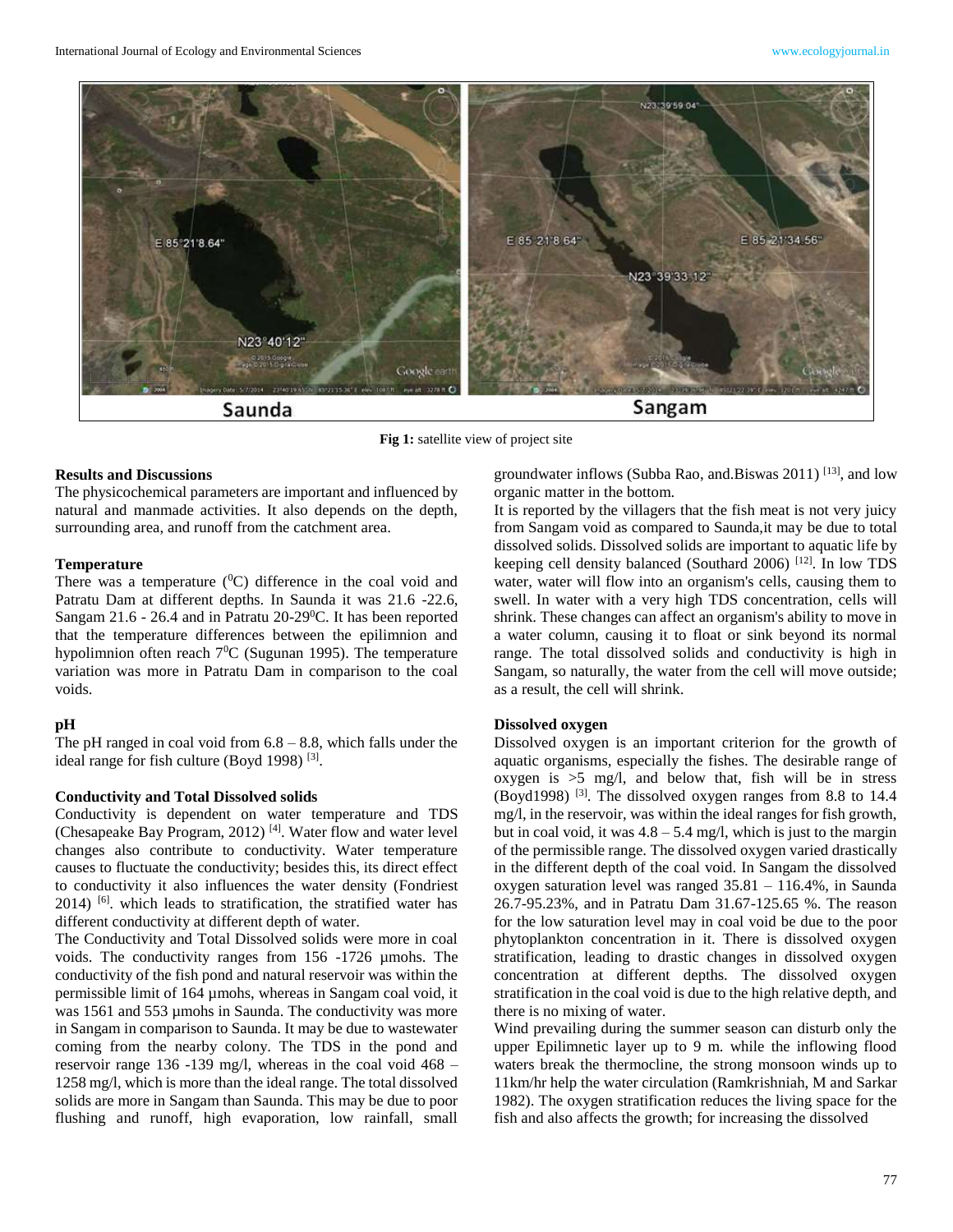Oxygen concentration in the deeper layer, different types of aerators (splash and paddle aerator) were tried; it has no much effect in the deeper zone. A submersible pump aerator was tried and found more suitable. In this method a submersible pump of 2 hp was fixed at a depth of 90ft and hang by the help of floats. A nozzle was fitted in the mouth, so the water sprinkles up to 20 ft in the air. The water is circulated from 90 ft deep to surface. It has increased the dissolved oxygen in the water. It has been found that the dissolved level of oxygen has increased at different depth after four hours of operation (Table: 2).





#### **Free carbon dioxide**

The free carbon dioxide is the product of living organisms and also used by the phytoplankton for photosynthesis during day time; it becomes more harmful when the dissolved oxygen is less and fishes are under stress. The free carbon dioxide concentration in the selected water bodies ranges from 4.4 to 13.2, depending upon aquatic animals available in the water bodies. The ranges of free carbon dioxide are as per for fish culture in coal void.

#### **Alkalinity**

Alkalinity is the acid-neutralizing capacity of the water, and it is due to the carbonate and bicarbonate available in the water. It is reported that higher alkalinity lowers the pH fluctuation in water and increased biological activity (Singh, 1988). The alkalinity ranges from  $26 - 216$  are within ideal ranges. Alkalinity has an indirect effect on Primary Productivity or Phytoplankton growth. In low alkalinity, certain nutrients are unavailable to aquatic plant life. Chloride ranges  $11 - 60$ ppm and found within the

permissible range.

#### **Hardness**

The hardness of water reflects the nature of geological formations on which it has been made. Hardness is caused by divalent cations; such ions are capable of reacting with soap to form a precipitate, and with certain anions present in the water, to form scales. Calcium and magnesium, which are the major causing agents of hardness, play not only an osmotically active role in the life of fish but also act as key nutrients for photosynthetic life. Excess amount of calcium in water is also not a healthy sign. Its presence beyond certain limits not only creates problems for human life and industry but also to fish as well. Its limiting effects in terms of growth and survival greatly vary with species, age, physiological state of fish, and environmental conditions. Boyd  $(1981)$  <sup>[16]</sup>. and Jhingran  $(1982)$  <sup>[17]</sup>. having the view that water containing lower values of hardness (20 mg/L), affect the production and may need liming and calcium fertilizers. Piper *et al*. (1983) had the opinion that fish grow well over a wide range of alkalinities and hardness, but values of 120 to 400 ppm are optimum. Abdul *et al.* (2004)<sup>[1]</sup>. also observed similar results with Rohu which grown better in hardness up to 450 ppm. The hardness was more than the permissible limit for fish culture in coal void Maximum was recorded in Sangam (796). The excess hardness due to calcium influences the permeability of the gill membrane disturbing the normal osmoregulation and hampers the growth of the fish. The higher hardness level attributed to higher photosynthetic activity. Higher photosynthetic activities are known to cause the release of carboxyl (OH-) group in fish ponds, which plays an important role in the binding of Calcium (Ca) with the carbonate group  $(CO_3)$  to form  $CaCO_3$ .

#### **Chemical Oxygen demand**

The Chemical Oxygen demand ranges from 188 to 51.5 mg/l in the selected water bodies. It is more in the manure-based fish culture pond than coal void water. Whereas in one of the coal void i.e. sangam it is higher (128) than the other one (24). It is interesting that all coal voids have not the same COD, it depends on the nature of the catchment area, flushing, and age of the coal void (Singh, 2014)

# **Biological oxygen demand**

Biological oxygen demand represents the organic matter of the water. The sample has  $>5$ mg/l of BOD is considered enriched with organic matter (Boyd 1998)<sup>[3]</sup>. The Biochemical oxygen demand (BOD) is in the range of 1.48 to 2.0 mg/L, and it is dependent on the population of the planktonic community and other microbes. It is within the range of tolerance that created the water suitable for the survival of many aquatic organisms.

## **Nitrate**

Nitrate concentration is usually quite low in aquaculture ponds, especially when water temperatures are warm, and plants are actively growing, plant growth removes ammonia from the water, thereby limiting the substrate levels for nitrification (Boyd 1998) [3]. Nitrate-nitrogen  $(1.1 - 1.98 \text{ mg/L})$ , and ammonia-nitrogen (0.182-0.297 mg/L) was within the limit and suitable for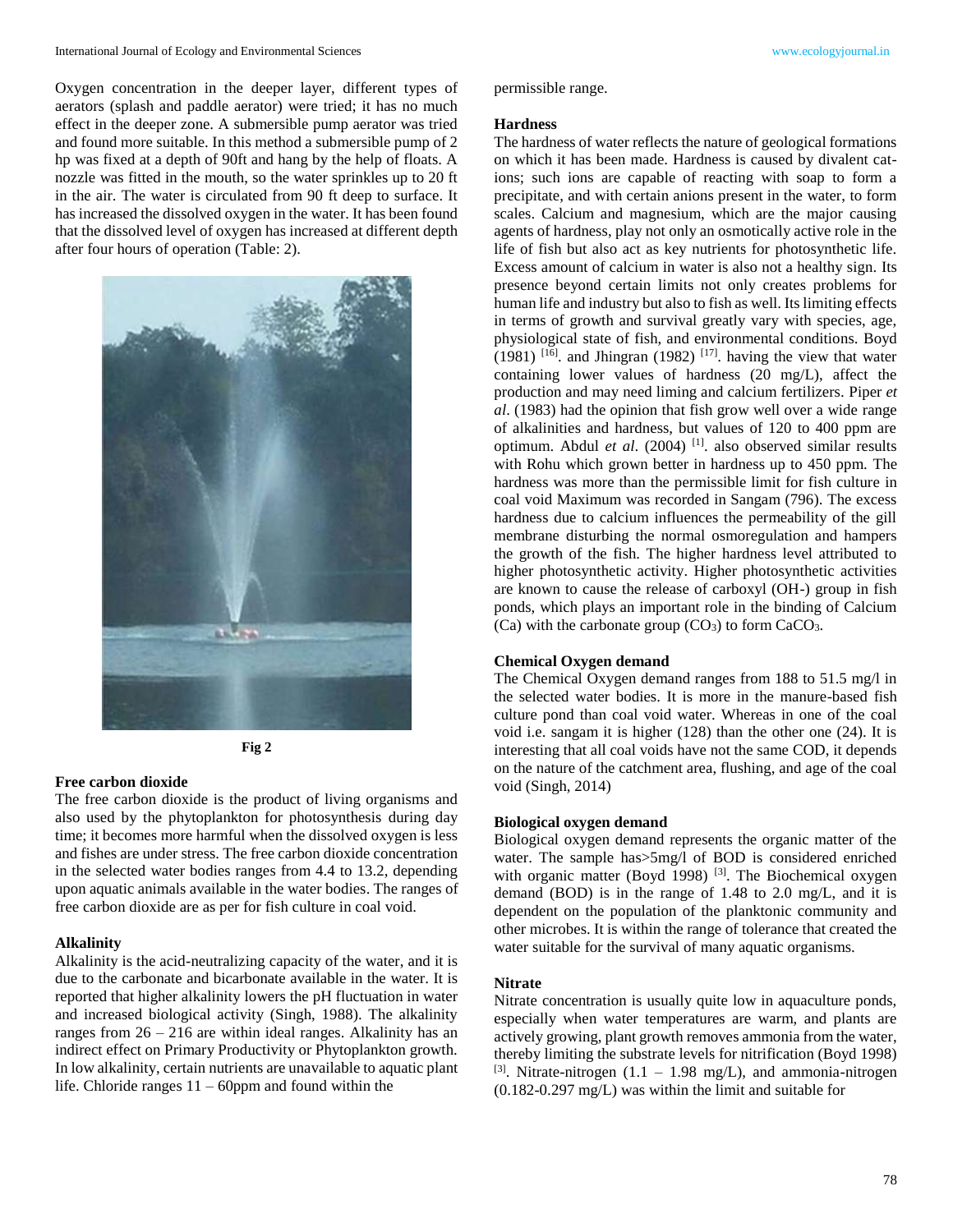aquaculture.

## **Phosphate**

Phosphate was found high in Sangam (2.0 mg/l) in comparison to Patratu (1.4 mg/l) and low in Saunda (0.7 mg/l).

## **Organic carbon**

Organic carbon in water was at par to Patratu Dam (5 mg/l), but less in Saunda (2.8ppm), it shows that Sangam coal void is more productive than Saunda.

# **Fish growth in coal void**

The fingerling of Indian major carps (Catla catla, Labeo rohita, Crihinus mrigala) was stocked the void, and the growth was studied monthly. The data revealed that the catla catla grown about 1.5 kg in 14 month culture period. The growth of Labeo rohita and Cirrihinus mrigala was not found very satisfactory. The poor growth of Labeo rohita and Crihinus mrigala may be due to lack of desired food. The labeo is column feeder and needs on periphyton as preferred feed the coal void ha steep profound, i.e, lack of any substratum for the growth of periphyton. The mrigal is the bottom feeder, and the selected coal void do not has enriched bottom biota, which is the preferred food of mrigal. The other possibility is that the void is very deep, and there is inadequate oxygen in the bottom, so the fish cannot move in the bottom. Among all the three fishes reared in coal void, the growth of catla is better.



**Fig 3**

| <b>Table 1:</b> Physico-chemical parameters of mine water before and after the Fisheries activities |  |  |  |
|-----------------------------------------------------------------------------------------------------|--|--|--|
|-----------------------------------------------------------------------------------------------------|--|--|--|

|                            |                          | Sangam                           |                          |                                                     |       | Saunda                           |              |                       |       |               |                |       |
|----------------------------|--------------------------|----------------------------------|--------------------------|-----------------------------------------------------|-------|----------------------------------|--------------|-----------------------|-------|---------------|----------------|-------|
| Sl.no<br><b>Parameters</b> | After fisheries activity |                                  | After fisheries activity |                                                     |       | Patratu                          |              |                       |       |               |                |       |
|                            |                          | <b>Before fisheries activity</b> | Range                    | $\overline{\text{Annual}}$ S.D <sup>"</sup><br>mean |       | <b>Before fisheries activity</b> | Range        | <b>Annual</b><br>mean | S.D   | Range         | Annual<br>mean | S.D   |
|                            | pH                       | 6.9                              | $6.8 - 8.0$              | 7.3                                                 | 0.42  | 7.9                              | $7.8 - 8.8$  | 8.2                   | 0.45  | $7.6 - 8.9$   | 8.36           | 0.35  |
| $\overline{2}$             | Conductivity             | 1446                             | 1401-1726                | 1561                                                | 96.0  | 538                              | 516-639      | 553                   |       | 43.7 156-204  | 164.5          | 15.18 |
| 3                          | TDS                      | 1258                             | 122-1456                 | 1312.8                                              | 97.7  | 468                              | 415-469      | 453.2                 |       | 20.03 136.19  | 145.12         | 19.0  |
| 4                          | Dissolved oxygen         | 5.4                              | $3.6 - 12.4$             | 6.75                                                | 2.5   | 4.8                              | $4.8 - 10.8$ | 7.2                   |       | 2.16 8.8-14.4 | 11             | 15    |
| 5                          | Free CO <sub>2</sub>     | 13.2                             | $0-17.6$                 | 11                                                  | 5.71  | 8.8                              | $0 - 11$     | 6.16                  | 5.09  | $0 - 4.4$     | 0.88           | 1.5   |
| 6                          | Alkalinity               | 66                               | 48-136                   | 109                                                 | 25.1  | 216                              | 120-216      | 151                   | 35.06 | 32-92         | 72             | 18    |
|                            | Chloride                 | 60                               | $22 - 31$                | 28.25                                               | 4.38  | 28                               | $22 - 31$    | 27.4                  | 2.93  | $8.5 - 11$    | 10.06          | 1.21  |
| 8                          | Total hardness           | 796                              | 796-900                  | 860                                                 | 31.31 | 260                              | 244-264      | 256                   | 6.69  | 72-104        | 85             | 10.72 |
| 9                          | <b>COD</b>               | 128                              | $0 - 96$                 | 42.5                                                | 30.52 | 24                               | $4 - 64$     | 30.4                  | 19.69 | $0 - 64$      | 18             | 21.81 |
| 10                         | <b>BOD</b>               | 3.4                              | $1.4 - 2.4$              | $\overline{2}$                                      | 0.6   | 2.4                              | $1.0 - 2.4$  | 1.48                  | 0.49  | $.0 - 2.8$    | 1.8            | 0.65  |
| 11                         | NO <sub>3</sub>          | $\overline{2}$                   | $0.24 - 2.9$             | 1.1                                                 | 0.91  | 2.4                              | $0.6 - 3.8$  | 1.98                  | 1.17  | $0.78 - 1.7$  | 1.25           | 0.32  |
| 12                         | Ammonium Nitrogen        | 0.25                             | $0.05 - 0.37$            | 0.297                                               | 0.12  | 0.24                             | $0 - 0.47$   | 0.182                 | 0.16  | $0-1.1$       | 0.411          | 0.317 |
| 13                         | PO <sub>4</sub>          | 0.4                              | $0.2 - 1.4$              | 2.0                                                 | 0.8   | 0.52                             | $0 - 2.0$    | 0.7                   | 0.79  | $0 - 2.0$     | 1.4            | 1.03  |
| 14                         | OC                       | 2.4                              | $0-10.4$                 | 5.27                                                | 3.63  | 5.4                              | $0 - 5.4$    | 2.8                   | 2.0   | $0 - 11$      | 5.71           | 3.05  |
| 15                         | Phyto plankton no./l     | 60                               |                          | 178                                                 |       | 40                               |              | 165                   |       |               |                |       |
|                            | Zoo plankton, no./l      | 28                               |                          | 161                                                 |       | 44                               |              | 148                   |       |               |                |       |

| Table 2: Dissolved oxygen concentration at different depth. |  |  |
|-------------------------------------------------------------|--|--|
|-------------------------------------------------------------|--|--|

| Depth (ft) | Dissolved Oxygen (mg/l) |                       |             |  |  |
|------------|-------------------------|-----------------------|-------------|--|--|
|            | Saunda                  | Sangam                | Patratu     |  |  |
| Surface    | $8.0\pm2.2$ (95.23)     | $9.2 \pm 2.87(116.4)$ | 9.6(125.65) |  |  |
| 10         | $7.3 \pm 2.2(86.9)$     | $4.9 \pm 1.86(61.25)$ | 9.2(113.4)  |  |  |
| 20         | $5.3 \pm 0.65(63.0)$    | $4.6 \pm 1.65(56.0)$  | 8.2(97.85)  |  |  |
| 30         | $4.8 \pm 0.32(57.1)$    | $4.1 \pm 1.22(49.39)$ | 7.49(86.75) |  |  |
| 40         | $4.5 \pm 0.18(52.9)$    | $3.9 \pm 1.11(46.9)$  | 5.6(65.11)  |  |  |
| 50         | $3.9 \pm 0.49(45.8)$    | $3.6 \pm 1.03(42.85)$ | 4(46.51)    |  |  |
| 60         | $2.9 \pm 0.99(33.72)$   | $3.6 \pm 0.92(42.85)$ | 4(45.66)    |  |  |
| 70         | $2.4 \pm 1.17(27.9)$    | $3.4 \pm 0.79(40.0)$  | 4(45.24)    |  |  |